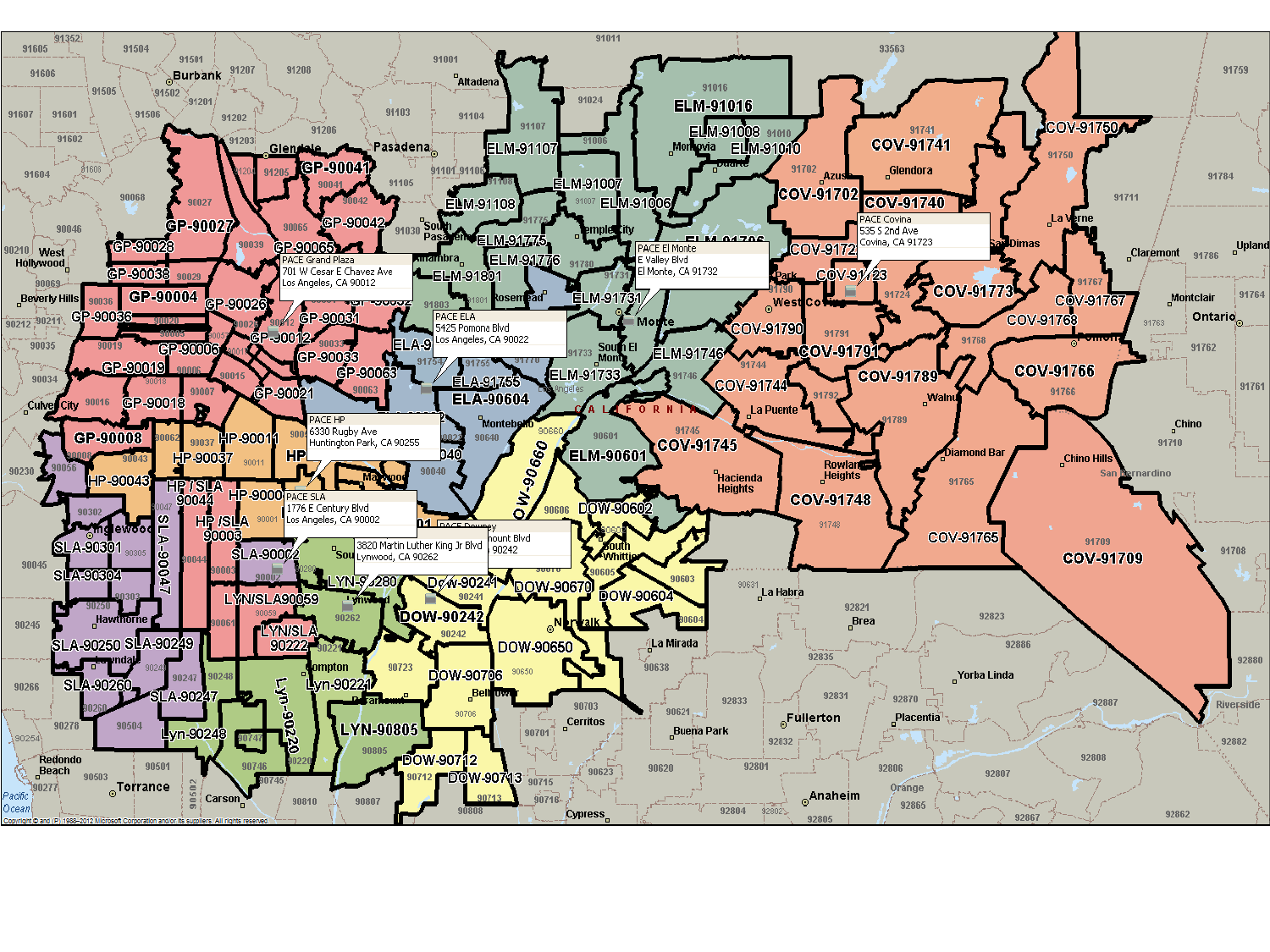# **South PACE Sites**

#### **South LA**

90047 So. Los Angeles 90056 Ladera Heights 90247 Gardena 90249 Gardena 90250 Hawthorne 90260 Lawndale 90301 Inglewood 90302 Inglewood 90303 Inglewood 90304 Inglewood 90305 Lennox 90504 Torrance 90506 Torrance

#### **Downey**

90240 Downey 90241 Downey 90242 Downey 90602 Whittier 90603 Whittier 90604 Whittier 90605 Whittier/South Whittier 90606 Los Nietos/Whittier 90650 Norwalk 90660 Pico Rivera 90670 Santa Fe Springs 90706 Bellflower 90712 Lakewood 90713 Lakewood 90723 Paramount



#### **Huntington Park**

90001 Florence/South Central 90003 Shared Zip SLA 90011 South Central 90037 South Central 90043 Hyde Park 90044 Shared Zip SLA 90058 City of Vernon 90062 South LA 90201 Bell/Bell Gardens/Cudahy 90255 Huntington Park/Walnut Park 90270 Maywood

## **Lynwood**

90002 Watts 90059 Shared Zip SLA 90061 Shared Zip SLA 90220 Compton 90221 East Rancho Dominguez 90222 Shared Zip SLA 90248 Gardena 90262 Lynwood 90280 South Gate 90746 Carson 90747 Carson 90805 North Long Beach